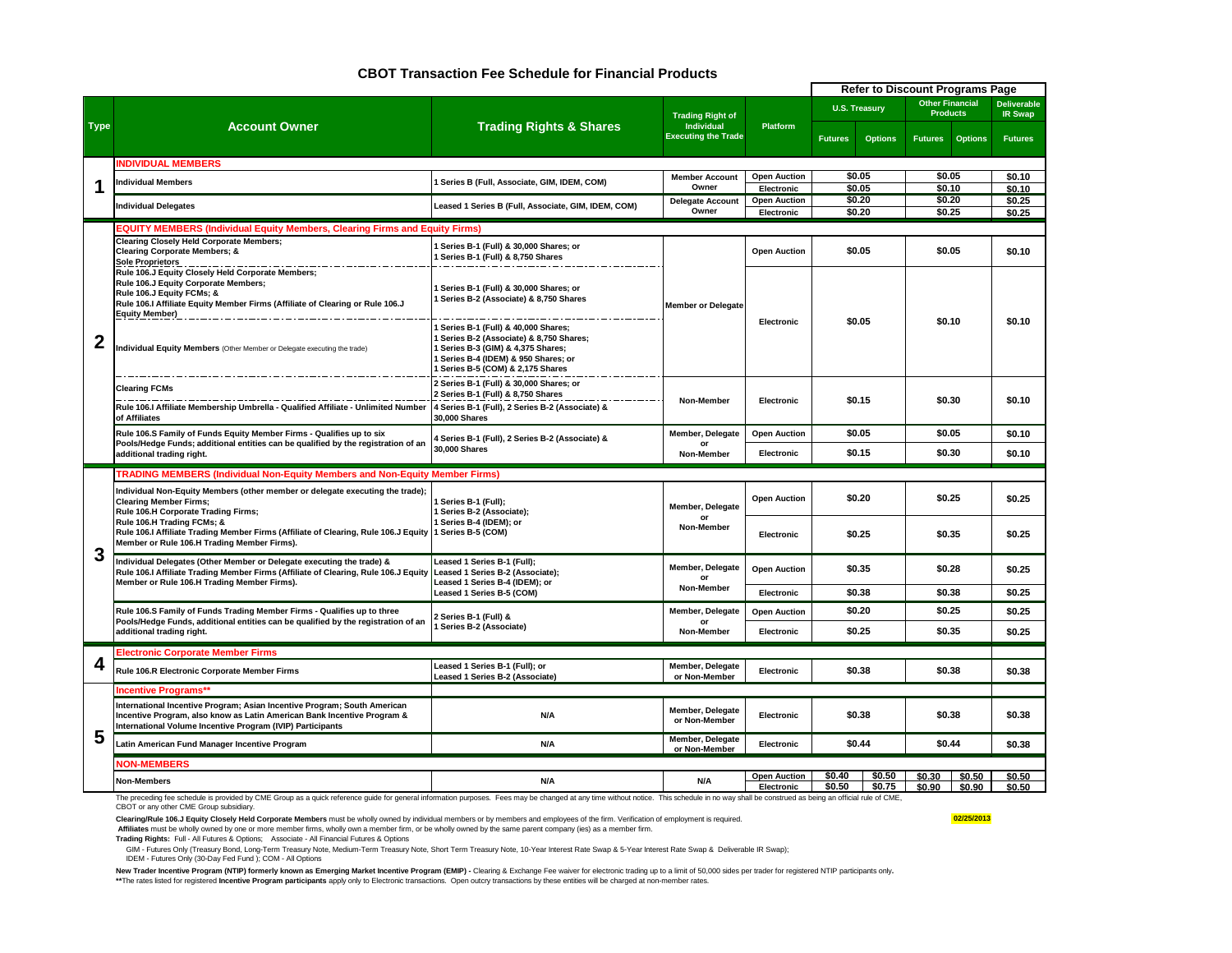#### **CBOT Volume Discount and Incentive Programs**

#### **CBOT Volume Discount U.S. Treasury**

|                   |                      |                 |                                                                  |                                                                         | <b>U.S Treasury</b>              |                 |                                                      |                      |                              |  |  |  |
|-------------------|----------------------|-----------------|------------------------------------------------------------------|-------------------------------------------------------------------------|----------------------------------|-----------------|------------------------------------------------------|----------------------|------------------------------|--|--|--|
|                   |                      |                 |                                                                  |                                                                         | <b>Futures</b><br><b>Options</b> |                 |                                                      |                      |                              |  |  |  |
| Type <sup>1</sup> | <b>Account Owner</b> | <b>Platform</b> | <b>Trading Rights</b><br>of Individual<br>Executing the<br>Trade | Monthly Average Exchange Fee Exchange Fee<br>Daily Threshold<br>(sides) | Rate                             | <b>Discount</b> | <b>Monthly Average</b><br>Daily Threshold<br>(sides) | Exchange Fee<br>Rate | <b>Exchange Fee Discount</b> |  |  |  |
|                   | Equity Member/Firms  | Electronic      | Non-Member                                                       | 0 to 15,000                                                             | \$0.15                           | None            | 0 to 3,000                                           | \$0.15               | None                         |  |  |  |
| $\sim$            |                      |                 | Member.                                                          | 15,001 to 30,000                                                        | \$0.12                           | \$0.03          | 3,001 to 6,000                                       | \$0.12               | \$0.03                       |  |  |  |
|                   | Family of Funds      | Electronic      | Delegate or                                                      | 30,001 to 45,000                                                        | \$0.10                           | \$0.05          | 6,001 to 9,000                                       | \$0.10               | \$0.05                       |  |  |  |
|                   |                      |                 | Non-Member                                                       | Over 45,0000                                                            | \$0.08                           | \$0.07          | Over 9,000                                           | \$0.08               | \$0.07                       |  |  |  |

Monthly average daily volume discount program.

\*Exchange Fees only; Electronic Volume; Non-Member Execution for Equity Members/Firms

\*All US Treasury Products will be aggregated together for the Average Daily Threshold; futures and options volume will be tiered separately

\*Tier threshold levels will be at a single filling firm for the same account owner

\*For member clearing firm transactions, monthly volume is aggregated across accounts, within a single clearing firm. Clearing Members and their related 106.I Member(s) accounts will be treated as one firm for purposes of the volume aggregation. For Rule 106.S Member Approved Funds, their associated volume will be aggregated with their related Equity Corporate Member Firm.

#### **CBOT Volume Discount Other Financial**

|                |                      |                   | <b>Other Financial</b>                                           |                                                                         |        |                 |                                                      |                      |                              |  |
|----------------|----------------------|-------------------|------------------------------------------------------------------|-------------------------------------------------------------------------|--------|-----------------|------------------------------------------------------|----------------------|------------------------------|--|
|                |                      |                   |                                                                  | <b>Futures</b>                                                          |        |                 | <b>Options</b>                                       |                      |                              |  |
| Type           | <b>Account Owner</b> | Platform          | <b>Trading Rights</b><br>of Individual<br>Executing the<br>Trade | Monthly Average Exchange Fee Exchange Fee<br>Daily Threshold<br>(sides) | Rate   | <b>Discount</b> | <b>Monthly Average</b><br>Daily Threshold<br>(sides) | Exchange Fee<br>Rate | <b>Exchange Fee Discount</b> |  |
|                | Equity Member/Firms  | <b>Electronic</b> | Non-Member                                                       | 0 to 3,000                                                              | \$0.30 | None            | 0 to 3,000                                           | \$0.30               | None                         |  |
| $\overline{2}$ |                      |                   | Member.                                                          | 3,001 to 6,000                                                          | \$0.25 | \$0.05          | 3,001 to 6,000                                       | \$0.25               | \$0.05                       |  |
|                | Family of Funds      | Electronic        | Delegate or                                                      | 6,001 to 9,000                                                          | \$0.20 | \$0.10          | 6,001 to 9,000                                       | \$0.20               | \$0.10                       |  |
|                |                      |                   | Non-Member                                                       | Over 9,000                                                              | \$0.15 | \$0.15          | Over 9,000                                           | \$0.15               | \$0.15                       |  |

#### Monthly average daily volume discount program.

\*Exchange Fees only; Electronic Volume; Non-Member Execution for Equity Members/Firms

\*All Other Financial Products and Delivered Swap will be aggregated together for the Average Daily Threshold; Futures and Options volume will be tiered separately \*Tier threshold levels will be at a single filling firm for the same account owner

\*For member clearing firm transactions, monthly volume is aggregated across accounts, within a single clearing firm. Clearing Members and their related 106.I Member(s) accounts will be treated as one firm for purposes of the volume aggregation. For Rule 106.S Member Approved Funds, their associated volume will be aggregated with their related Equity Corporate Member Firm.

#### **CBOT Volume Discount Agricultural Futures**

|             |                                                        |                                                                             |                                                             | <b>Agricultural Futures</b>                              |                                        |                                                                       |                             |                              |  |  |  |
|-------------|--------------------------------------------------------|-----------------------------------------------------------------------------|-------------------------------------------------------------|----------------------------------------------------------|----------------------------------------|-----------------------------------------------------------------------|-----------------------------|------------------------------|--|--|--|
|             |                                                        |                                                                             |                                                             | <b>Open Auction Futures</b><br><b>Electronic Futures</b> |                                        |                                                                       |                             |                              |  |  |  |
| <b>Type</b> | <b>Account Owner</b>                                   | <b>Trading Rights of</b><br><b>Individual Executing the</b><br><b>Trade</b> | <b>Monthly Average</b><br><b>Daily Threshold</b><br>(sides) | <b>Exchange</b><br><b>Fee Rate</b>                       | <b>Exchange</b><br><b>Fee Discount</b> | <b>Monthly</b><br><b>Average Daily</b><br><b>Threshold</b><br>(sides) | <b>Exchange Fee</b><br>Rate | <b>Exchange Fee Discount</b> |  |  |  |
|             |                                                        |                                                                             | 0 to 2,500                                                  | \$0.09                                                   | None                                   | 0 to 2,500                                                            | \$0.14                      | None                         |  |  |  |
| (Note 1)    | <b>Individual Members</b>                              | Member Account Owner                                                        | 2,501 to 5,000                                              | \$0.07                                                   | \$0.02                                 | 2,501 to 5,000                                                        | \$0.12                      | \$0.02                       |  |  |  |
|             |                                                        |                                                                             | 5,001 to 10,000                                             | \$0.05                                                   | \$0.04                                 | 5,001 to 10,000                                                       | \$0.10                      | \$0.04                       |  |  |  |
|             |                                                        |                                                                             | $10.001 +$                                                  | \$0.03                                                   | \$0.06                                 | $10,001 +$                                                            | \$0.08                      | \$0.06                       |  |  |  |
|             |                                                        |                                                                             | 0 to 2,500                                                  | \$0.09                                                   | None                                   | 0 to 2,500                                                            | \$0.14                      | None                         |  |  |  |
|             | Individual Equity Members<br>(Other Member or Delegate | Member or Delegate<br>executing the trade)                                  | 2,501 to 5,000                                              | \$0.07                                                   | \$0.02                                 | 2,501 to 5,000                                                        | \$0.12                      | \$0.02                       |  |  |  |
| 2 (Note 2)  |                                                        |                                                                             | 5,001 to 10,000                                             | \$0.05                                                   | \$0.04                                 | 5,001 to 10,000                                                       | \$0.10                      | \$0.04                       |  |  |  |
|             |                                                        |                                                                             | $10.001 +$                                                  | \$0.03                                                   | \$0.06                                 | $10,001 +$                                                            | \$0.08                      | \$0.06                       |  |  |  |
|             |                                                        |                                                                             |                                                             |                                                          |                                        |                                                                       |                             |                              |  |  |  |
|             |                                                        | Member, Delegate or Non-                                                    | 0 to 10,000                                                 | \$0.09                                                   | None                                   | 0 to 10,000                                                           | \$0.14/\$0.45               | None                         |  |  |  |
| 2 (Note 3)  | <b>Equity Member Firms</b>                             | Member                                                                      | 10,001 to 25,000                                            | \$0.07                                                   | \$0.02                                 | 10,001 to 25,000                                                      | \$0.12/\$0.43               | \$0.02                       |  |  |  |
|             |                                                        |                                                                             | $25.001+$                                                   | \$0.05                                                   | \$0.04                                 | $25,001+$                                                             | \$0.10/\$0.41               | \$0.04                       |  |  |  |
|             |                                                        |                                                                             | 0 to 5,000                                                  | \$0.09                                                   | None                                   | 0 to 5,000                                                            | \$0.14/\$0.45               | None                         |  |  |  |
| 2 (Note 4)  | <b>Equity Member Firms</b>                             | Member, Delegate or Non-                                                    |                                                             | \$0.05                                                   | \$0.04                                 | 5,001 to 12,500                                                       | \$0.10/\$0.41               | \$0.04                       |  |  |  |
|             |                                                        | Member                                                                      | $12,501 +$                                                  | \$0.03                                                   | \$0.06                                 | $12,501 +$                                                            | \$0.08/\$0.39               | \$0.06                       |  |  |  |

**NOTE: Effective July 1, 2012 - June 30, 2013 (product codes C,O,S,W,O6,07,14, BSW)**

**1**. Standard Agricultural full size future products, exchange fee volume tier aggregating pit and electronic trades based on monthly average daily volume for an Individual Member (with or without equity) trading their own accounts. Monthly volume is aggregated across accounts within a single clearing firm by **account owner.**<br>2. Standard Agricultural full size future products, exchange fee vo Member (with equity) when the executor is either Member or Delegate (not account owner). Monthly volume is aggregated across accounts within a single clearing firm by **account owner**.

**3**. Standard Ag Volume Discount -Equity Member Firms must meet eligibility criteria established by the Exchange and will need to register with the CME Group Product & Service team to qualify. Monthly volume is aggregated across accounts, within a single clearing firm by **account owner**. A \$50,000 cap per participant per month.<br>4. Accelerated Ag Volume Discount - Equity Member Product & Services team to qualify. Monthly volume is aggregated across accounts, within a single clearing firm by **account owner**. A \$50,000 cap per participant per month.

#### **CBOT Back-Month Agriculture Incentive Program**

|             |                             |                                                             |                        |                                    |                                 | <b>Agricultural Futures</b> |                             |                              |
|-------------|-----------------------------|-------------------------------------------------------------|------------------------|------------------------------------|---------------------------------|-----------------------------|-----------------------------|------------------------------|
|             |                             |                                                             |                        | <b>Open Auction Futures</b>        |                                 |                             | <b>Electronic Futures</b>   |                              |
| <b>Type</b> | <b>Account Owner</b>        | <b>Trading Rights of</b><br><b>Individual Executing the</b> | <b>Contract Months</b> | <b>Exchange</b><br><b>Fee Rate</b> | Exchange<br><b>Fee Discount</b> | <b>Contract Months</b>      | <b>Exchange Fee</b><br>Rate | <b>Exchange Fee Discount</b> |
|             |                             |                                                             | 1, 2, 3                | \$0.09                             | None                            | 1, 2, 3                     | \$0.14                      | None                         |
|             | Individual Members          | Member Account Owner                                        | 4,5,6                  | \$0.05                             | \$0.04                          | 4,5,6                       | \$0.10                      | \$0.04                       |
|             |                             |                                                             | 7 and beyond           | \$0.01                             | \$0.08                          | and beyond                  | \$0.06                      | \$0.08                       |
|             |                             | Delegate Account Owner                                      | 1. 2. 3                | \$0.24                             | None                            | 1, 2, 3                     | \$0.29                      | None                         |
|             | <b>Individual Delegates</b> |                                                             | 4,5,6                  | \$0.20                             | \$0.04                          | 4,5,6                       | \$0.25                      | \$0.04                       |
|             |                             |                                                             | 7 and beyond           | \$0.16                             | \$0.08                          | and bevond                  | \$0.21                      | \$0.08                       |
|             | Equity Member Firms or      |                                                             | 1, 2, 3                | \$0.09                             | None                            | 1, 2, 3                     | \$0.14                      | None                         |
|             | Individual Equity Member    | Member or Delegate                                          | 4,5,6                  | \$0.05                             | \$0.04                          | 4,5,6                       | \$0.10                      | \$0.04                       |
|             |                             |                                                             | 7 and bevond           | \$0.01                             | \$0.08                          | and bevond                  | \$0.06                      | \$0.08                       |

**NOTE: Effective May 1, 2010 - March 31, 2013 (product codes C,O,S,W,O6,07,14, BSW)**

**1.** Standard Agricultural full size future products; exchange fee discount based on future dated contracts months.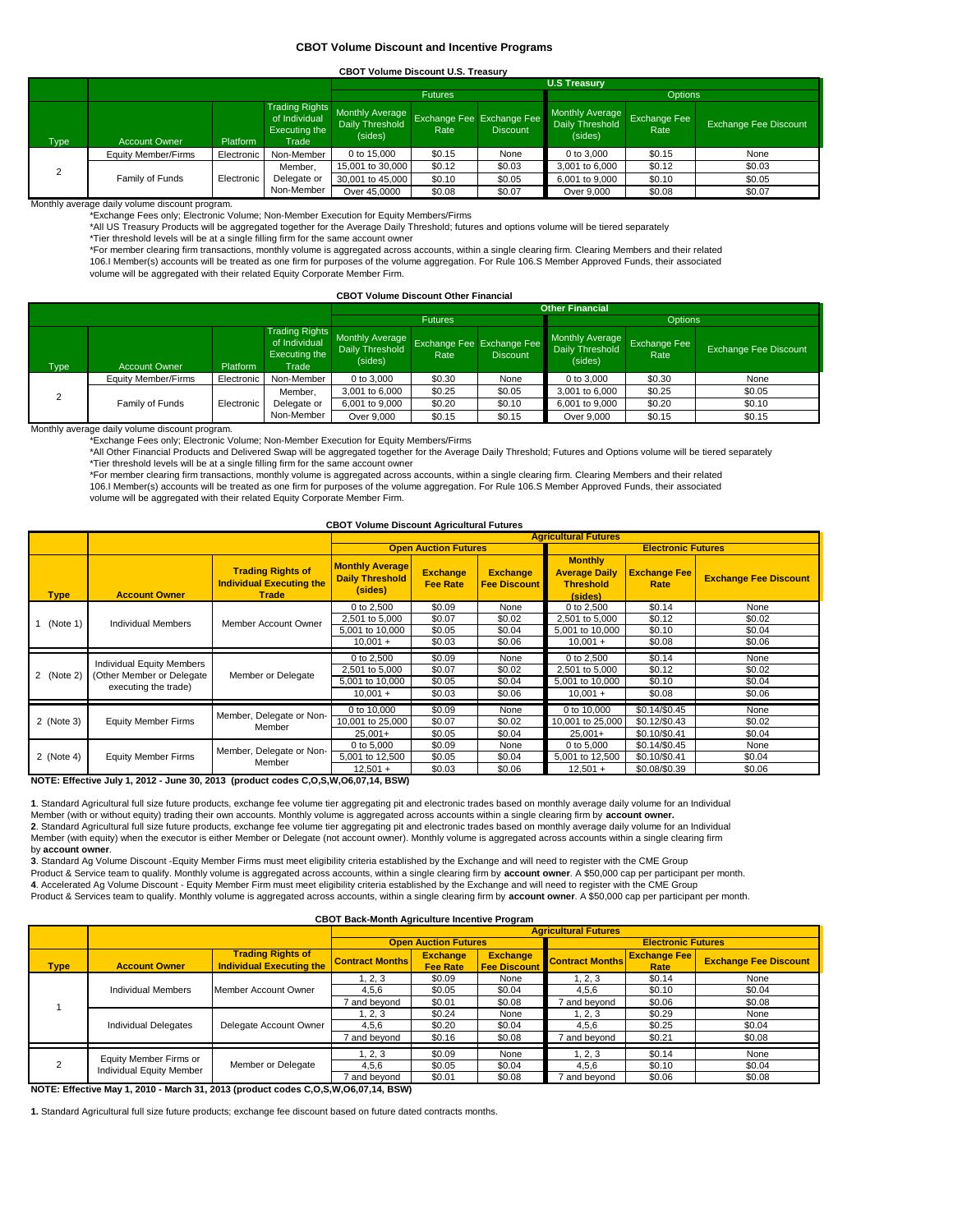# **International Volume Incentive Program (IVIP)**

On a Tier basis, for qualifying **International Volume Incentive Program (IVIP) Participants**, the exchange fee for designated products traded electronically is reduced for trading volumes exceeding designated monthly average daily volume thresholds.

\* Accumulation is across trading accounts, across clearing/billing firms by product line (across CME Group product exchanges where applicable).

\* IVIP Participants and their related IIP Participant accounts will treated as one participant for purposes of the volume aggregation.

The following **CBOT Exchange fee discount** will apply based on volume traded effective 11/01/2012:

|                   | <b>IVIP Volume Discount Program</b> | <b>Interest Rates</b><br>Futures / Options |                                                                  |                                                      |                                   |                          |
|-------------------|-------------------------------------|--------------------------------------------|------------------------------------------------------------------|------------------------------------------------------|-----------------------------------|--------------------------|
| Type <sup>1</sup> | <b>Account Owner</b>                | Platform                                   | <b>Trading Rights</b><br>of Individual<br>Executing the<br>Trade | <b>Monthly Average</b><br>Daily Threshold<br>(sides) | Exchange Fee Exchange Fee<br>Rate | <b>Discount</b>          |
| 5                 | <b>IIP/IVIP</b>                     | Electronic                                 | Member.<br>Delegate or<br>Non-Member                             | 0 to 1,000<br>1,001 to 10,000<br>Over 10,001         | \$0.38<br>\$0.24<br>\$0.16        | None<br>\$0.14<br>\$0.22 |

|             | <b>IVIP Volume Discount Program</b> | <b>Agricultural Future / Options (Full Size &amp; Mini)</b> |                                                                         |                                                             |                                          |                 |  |
|-------------|-------------------------------------|-------------------------------------------------------------|-------------------------------------------------------------------------|-------------------------------------------------------------|------------------------------------------|-----------------|--|
| <b>Type</b> | <b>Account Owner</b>                | <b>Platform</b>                                             | <b>Trading Rights</b><br>of Individual<br><b>Executing the</b><br>Trade | <b>Monthly Average</b><br><b>Daily Threshold</b><br>(sides) | <b>Exchange Fee Exchange Fee</b><br>Rate | <b>Discount</b> |  |
|             |                                     |                                                             | Member.                                                                 | 0 to 1,000                                                  | \$0.75                                   | None            |  |
| 5 (Note 1)  | <b>IIP/IVIP</b><br>Electronic       |                                                             | Delegate or<br>Non-Member                                               | Over 1,001                                                  | \$0.49                                   | \$0.26          |  |

**1.** Additional 6 Month Discount for Agricultural products - through April 30, 2013 - additional \$0.20 discount for participants doing over 100 ADV, applied regressively.

|            | <b>IVIP Volume Discount Program</b> | Mini-Sized \$5 Dow Future & Options |                                                                  |                                               |        |                                              |
|------------|-------------------------------------|-------------------------------------|------------------------------------------------------------------|-----------------------------------------------|--------|----------------------------------------------|
| Type       | <b>Account Owner</b>                | Platform                            | <b>Trading Rights</b><br>of Individual<br>Executing the<br>Trade | Monthly Average<br>Daily Threshold<br>(sides) | Rate   | Exchange Fee Exchange Fee<br><b>Discount</b> |
|            |                                     |                                     | Member.                                                          | 0 to 1.000                                    | \$0.43 | None                                         |
| 5 (Note 1) | <b>IIP/IVIP</b>                     | Electronic                          | Delegate or                                                      | 1.001 to 3.000                                | \$0.34 | \$0.09                                       |
|            |                                     |                                     | Non-Member                                                       | Over 3,001                                    | \$0.29 | \$0.14                                       |

**1.** Additional 6 Month Discount for Equity products - through April 30, 2013 - additional \$0.10 discount for participants doing over 25,000 ADV, applied progressively.

**02/25/2013**

The preceding fee schedule is provided by CME Group as a quick reference guide for general information purposes. Fees may be changed at any time without notice. This schedule in no way shall be construed as being an official rule of CME, CBOT or any other CME Group subsidiary.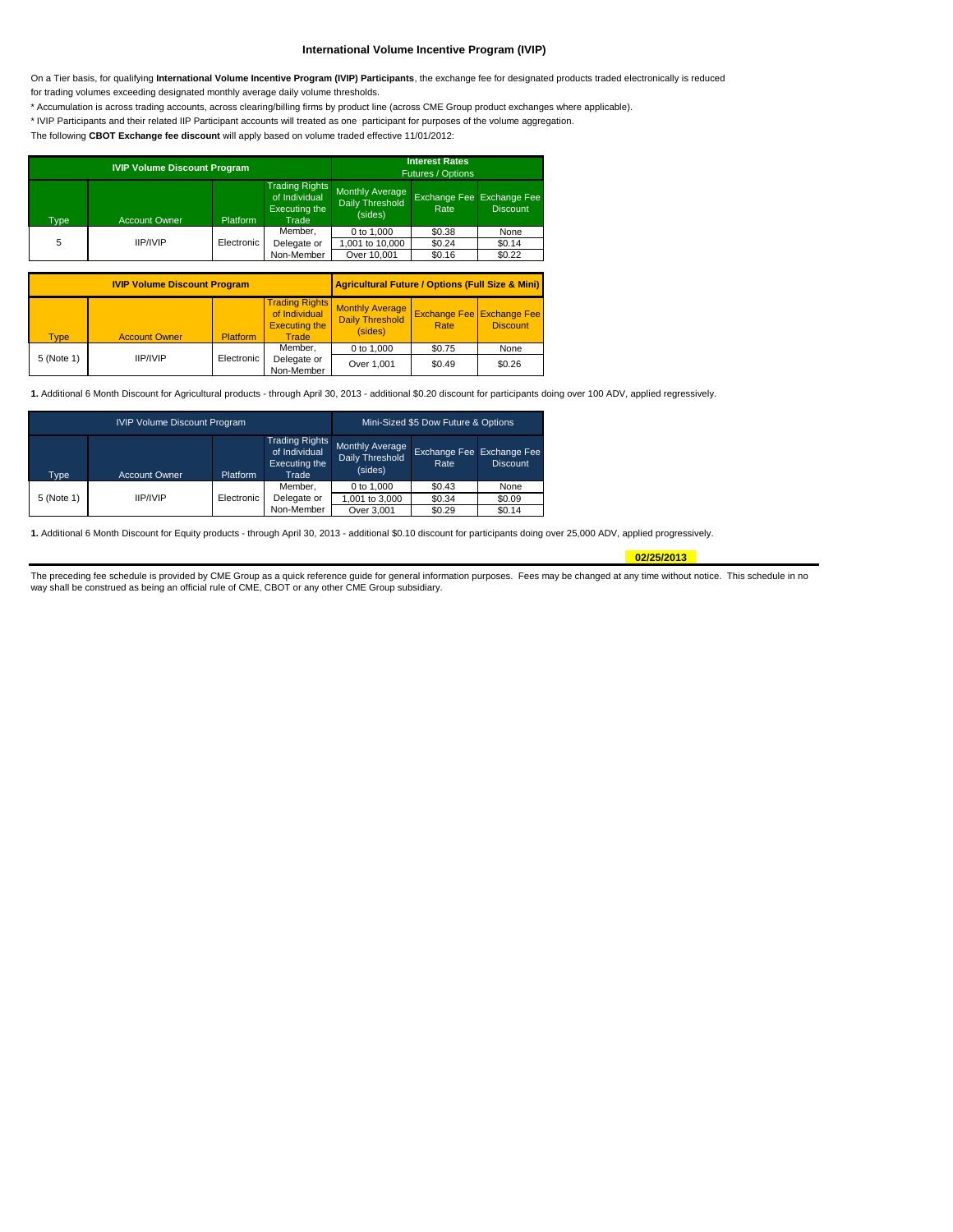# **CBOT Transaction Fee Schedule for OTC Products**

| <b>Type</b> | <b>Account Owner</b>                                                                                                                                                                                                                                                                                                | <b>Trading Rights &amp; Shares</b>                                                                                                 | <b>Trading Right of</b><br>Individual<br><b>Executing the Trade</b> | Calendar Swaps Futures Fertilizer Swaps (Note<br>(Note 1 & 2) | 1 & 2) |
|-------------|---------------------------------------------------------------------------------------------------------------------------------------------------------------------------------------------------------------------------------------------------------------------------------------------------------------------|------------------------------------------------------------------------------------------------------------------------------------|---------------------------------------------------------------------|---------------------------------------------------------------|--------|
|             | <b>INDIVIDUAL MEMBERS</b>                                                                                                                                                                                                                                                                                           |                                                                                                                                    |                                                                     |                                                               |        |
| 1           | Individual Members                                                                                                                                                                                                                                                                                                  | 1 Series B (Full)                                                                                                                  | <b>Member Account</b><br>Owner                                      | \$2.00                                                        | \$4.00 |
|             | Individual Delegates                                                                                                                                                                                                                                                                                                | Leased 1 Series B (Full)                                                                                                           | <b>Delegate Account</b><br>Owner                                    | \$2.25                                                        | \$4.50 |
|             | <b>EQUITY MEMBERS (Individual Equity Members, Clearing Firms and Equity Firms)</b>                                                                                                                                                                                                                                  |                                                                                                                                    |                                                                     |                                                               |        |
|             | <b>Clearing Closely Held Corporate Members:</b><br><b>Clearing Corporate Members:</b><br>Rule 106.J. Equity FCMs; &<br><b>Sole Proprietors</b>                                                                                                                                                                      | 1 Series B-1 (Full) & 30,000 Shares                                                                                                |                                                                     |                                                               |        |
|             | Rule 106.J. Equity Closely Held Corporate Members<br>Rule 106.J. Equity Corporate Members; &<br>Rule 106.I. Affiliate Equity Member Firms (Affiliate of Clearing or Rule 106.J. Equity Member)                                                                                                                      | 1 Series B-1 (Full) & 30,000 Shares                                                                                                | Member, Delegate                                                    | \$2.00                                                        | \$4.00 |
| 2           | Individual Equity Members (Other Member or Delegate executing the trade)                                                                                                                                                                                                                                            | 1 Series B-1 (Full) & 40,000 Shares                                                                                                | or Non-Member                                                       |                                                               |        |
|             | <b>Clearing FCMs</b>                                                                                                                                                                                                                                                                                                | 2 Series B-1 (Full) & 30,000 Shares                                                                                                |                                                                     |                                                               |        |
|             | Rule 106.I. Affiliate Membership Umbrella - Qualified Affiliate - Unlimited Number of Affiliates                                                                                                                                                                                                                    | 4 Series B-1 (Full), 2 Series B-2 (Associate) &<br>30,000 Shares; or<br>5 Series B-1 (Full) & 30,000 Shares (Agricultural<br>Only) |                                                                     |                                                               |        |
|             | Rule 106.S. Family of Funds Equity Member Firms - Qualifies up to six Pools/Hedge Funds;<br>additional entities can be qualified by the registration of an additional trading right.                                                                                                                                | 4 Series B-1 (Full) & 2 Series B-2 (Associate) &<br>30,000 Shares                                                                  | Member, Delegate<br>or Non-Member                                   | \$2.00                                                        | \$4.00 |
|             | <b>TRADING MEMBERS (Individual Non-Equity Members and Non-Equity Member Firms)</b>                                                                                                                                                                                                                                  |                                                                                                                                    |                                                                     |                                                               |        |
|             | Individual Non-Equity Members (other member or delegate executing the trade);<br>Rule 106.H. Corporate Trading Firms; Clearing Member Firms;<br>Rule 106.H. Trading FCMs; &<br>Rule 106.I. Affiliate Trading Member Firms (Affiliate of Clearing, Rule 106.J. Equity Member or<br>Rule 106.H Trading Member Firms). | 1 Series B-1 (Full)                                                                                                                | Member, Delegate<br>or Non-Member                                   | \$2.25                                                        | \$4.50 |
|             | Individual Delegates (Other Member or Delegate executing the trade) &<br>Rule 106.I. Affiliate Trading Member Firms (Affiliate of Clearing. Rule 106.J Equity Member or<br>Rule 106.H. Trading Member).                                                                                                             | Leased 1 Series B-1 (Full)                                                                                                         | Member, Delegate<br>or Non-Member                                   | \$2.25                                                        | \$4.50 |
|             | Rule 106.S. Family of Funds Trading Member Firms - Qualifies up to three Pools/Hedge<br>Funds; additional entities can be qualified by the registration of an additional trading right.                                                                                                                             | 2 Series B-1 (Full) &<br>1 Series B-2 (Associate)                                                                                  | Member, Delegate<br>or Non-Member                                   | \$2.25                                                        | \$4.50 |
|             | <b>Electronic Corporate Member Firms</b>                                                                                                                                                                                                                                                                            |                                                                                                                                    |                                                                     |                                                               |        |
| 4           | Rule 106.R. Electronic Corporate Member Firms                                                                                                                                                                                                                                                                       | Leased 1 Series B-1 (Full) or<br>Leased 1 Series B-2 (Associate)                                                                   | Member, Delegate<br>or Non-Member                                   | \$2.50                                                        | \$5.00 |
|             | <b>Incentive Programs**</b>                                                                                                                                                                                                                                                                                         |                                                                                                                                    |                                                                     |                                                               |        |
| 5           | International Incentive Program; Asian Incentive Program; South American Incentive<br>Program, also know as Latin American Bank Incentive Program & Latin American Fund<br>Manager Incentive Program & International Volume Incentive Program (IVIP) Participants                                                   | N/A                                                                                                                                | Member, Delegate<br>or Non-Member                                   | \$2.50                                                        | \$5.00 |
|             | <b>NON - MEMBERS</b>                                                                                                                                                                                                                                                                                                |                                                                                                                                    |                                                                     |                                                               |        |
|             | <b>Non-Members</b>                                                                                                                                                                                                                                                                                                  | N/A                                                                                                                                | N/A                                                                 | \$2.50                                                        | \$5.00 |
|             | The preceding fee schedule is provided by CME Group as a quick reference guide for general information purposes. Fees may be changed at any time without notice. This schedule in no way shall be construed as being an offici<br>rule of CME, CBOT or any other CME Group subsidiary.subsidiary.                   |                                                                                                                                    |                                                                     |                                                               |        |

**Clearing/Rule 106.J Equity Closely Held Corporate Members** must be wholly owned by individual members or by members and employees of the firm. Verification of employment is required.

 **Affiliates** must be wholly owned by one or more member firms, wholly own a member firm, or be wholly owned by the same parent company (ies) as a member firm.

**Trading Rights:** Full - All Futures & Options; Associate - Agricultural Options Only; COM - Agricultural Options Only **02/25/2013**

Clearing Fee Waiver and Ex-Pit Waiver on the Calendar Swaps and Corn Basis Swaps.

Note 1. Clearing Fee Waiver and Ex-Pit Waiver on the Calendar Swaps and Fertilizer Swap.

Note 2. Facilitation Desk Fees - Calendar Swaps and Fertilizer Swap \$0.20 per contract.

Individual Trading (PIT) with discretion - Lessees (106.D), Firm Employee (106.F) Outside the Family of Firms will be charged \$0.15 Broker Fee.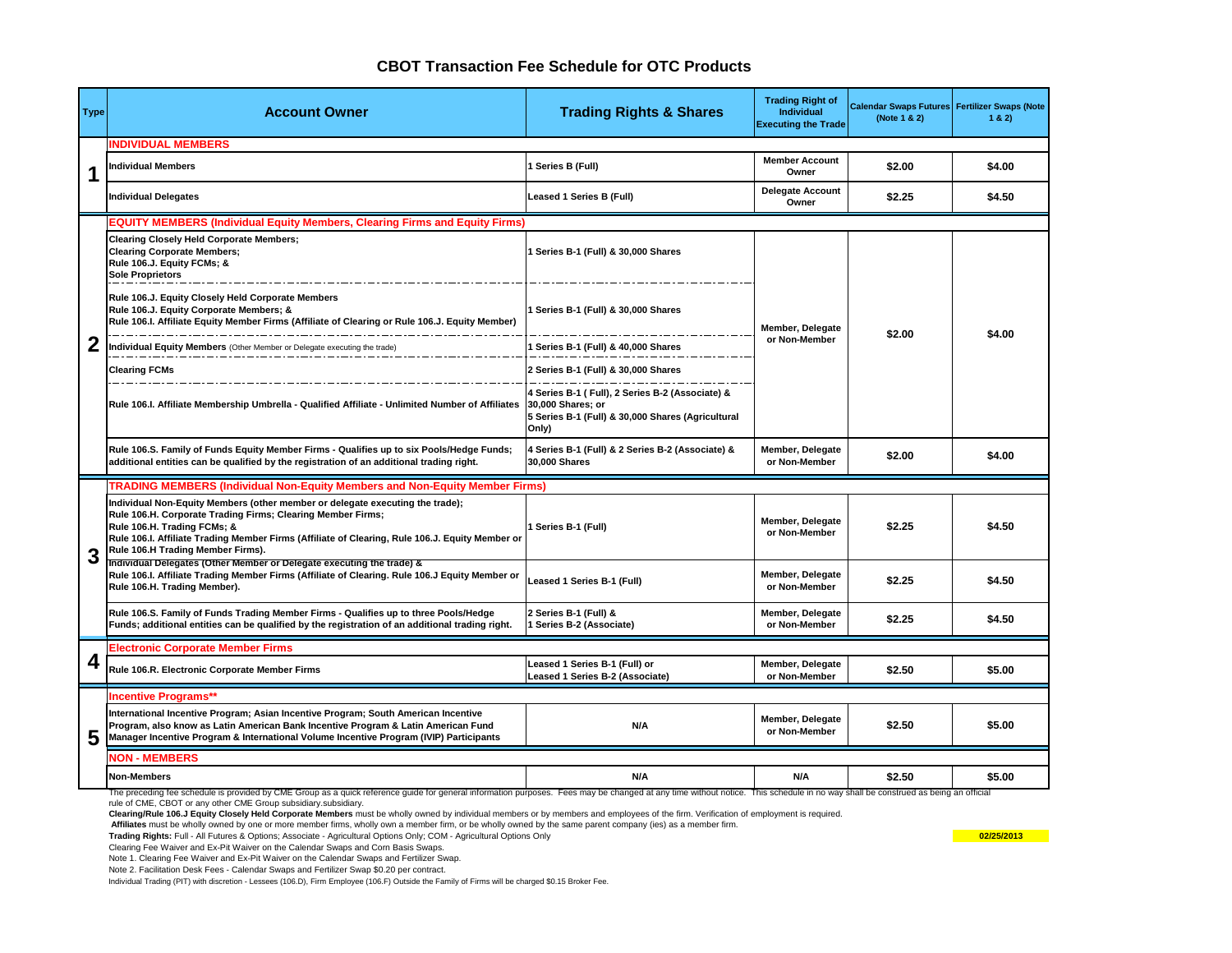# **CBOT Transaction Fee Schedule for Agricultural Products**

|             |                                                                                                                                                                                                                                 |                                                                                                                                     |                                          |                                   | <b>Refer to Discount</b><br><b>Programs Page</b> |                  |                                |                                             |
|-------------|---------------------------------------------------------------------------------------------------------------------------------------------------------------------------------------------------------------------------------|-------------------------------------------------------------------------------------------------------------------------------------|------------------------------------------|-----------------------------------|--------------------------------------------------|------------------|--------------------------------|---------------------------------------------|
|             |                                                                                                                                                                                                                                 |                                                                                                                                     | <b>Trading Right of</b>                  |                                   | <b>Agricultural Products</b>                     | mini-sized       | <b>Soybean</b><br><b>Crush</b> | <b>ICSO &amp; Calendar</b><br><b>Spread</b> |
| <b>Type</b> | <b>Account Owner</b>                                                                                                                                                                                                            | <b>Trading Rights &amp; Shares</b>                                                                                                  | Individual<br><b>Executing the Trade</b> | Platform                          | <b>Futures &amp; Options</b>                     | <b>Futures</b>   | <b>Options</b>                 | <b>Options</b>                              |
|             | <b>NDIVIDUAL MEMBERS</b>                                                                                                                                                                                                        |                                                                                                                                     |                                          |                                   |                                                  |                  |                                |                                             |
|             | Individual Members                                                                                                                                                                                                              | Series B (Full, Associate, COM)                                                                                                     | <b>Member Account</b>                    | <b>Open Auction</b>               | \$0.09                                           | \$0.06           | \$0.54                         | \$0.18                                      |
| 1           |                                                                                                                                                                                                                                 |                                                                                                                                     | Owner                                    | Electronic                        | \$0.14                                           | \$0.14           | N/A                            | \$0.28                                      |
|             | <b>Individual Delegates</b>                                                                                                                                                                                                     | Leased 1 Series B (Full, Associate, COM)                                                                                            | <b>Delegate Account</b>                  | <b>Open Auction</b>               | \$0.24                                           | \$0.21           | \$0.69                         | \$0.48                                      |
|             |                                                                                                                                                                                                                                 |                                                                                                                                     | Owner                                    | Electronic                        | \$0.29                                           | \$0.24           | N/A                            | \$0.58                                      |
|             | <b>EQUITY MEMBERS (Individual Equity Members, Clearing Firms and Equity Firms)</b>                                                                                                                                              |                                                                                                                                     |                                          |                                   |                                                  |                  |                                |                                             |
|             | <b>Clearing Closely Held Corporate Members;</b><br><b>Clearing Corporate Members; &amp;</b><br><b>Sole Proprietors</b>                                                                                                          | Series B-1 (Full) & 30,000 Shares; or<br>Series B-1 (Full) & 8,750 Shares (Option)                                                  |                                          | <b>Open Auction</b>               | \$0.09                                           | \$0.06           | \$0.54                         | \$0.18                                      |
|             | Rule 106.J. Equity Closely Held Corporate Members<br>Rule 106.J. Equity Corporate Members;<br>Rule<br>106.J Equity FCMs; &<br>Rule 106.I. Affiliate Equity Member Firms (Affiliate of Clearing or<br>Rule 106.J. Equity Member) | Series B-1 (Full) & 30,000 Shares; or<br>Series B-2 (Associate) & 8,750 Shares                                                      | <b>Member or Delegate</b>                | Electronic                        | \$0.14                                           | \$0.14           | N/A                            | \$0.28                                      |
| 2           | Individual Equity Members (Other Member or Delegate executing the trade)                                                                                                                                                        | 1 Series B-1 (Full) & 40,000 Shares;<br>1 Series B-2 (Associate) & 8,750 Shares; or<br>1 Series B-5 (COM) & 2,175 Shares            |                                          |                                   |                                                  |                  |                                |                                             |
|             | <b>Clearing FCMs</b>                                                                                                                                                                                                            |                                                                                                                                     |                                          |                                   |                                                  |                  |                                |                                             |
|             | Rule 106.I. Affiliate Membership Umbrella - Qualified Affiliate - Unlimited Number of Affiliates                                                                                                                                | 4 Series B-1 ( Full), 2 Series B-2 (Associate) &<br>30,000 Shares; or<br>5 Series B-1 (Full) & 30,000 Shares (Agricultural<br>Only) | Non-Member                               | Electronic                        | \$0.45                                           | \$0.40           | N/A                            | \$0.90                                      |
|             | Rule 106.S. Family of Funds Equity Member Firms - Qualifies up to six Pools/Hedge Funds;                                                                                                                                        | Series B-1 (Full) & 2 Series B-2 (Associate) &                                                                                      | Member, Delegate                         | <b>Open Auction</b>               | \$0.09                                           | \$0.06           | \$0.54                         | \$0.18                                      |
|             | additional entities can be qualified by the registration of an additional trading right.                                                                                                                                        | 30,000 Shares                                                                                                                       | or Non-Member                            | Electronic                        | \$0.45                                           | \$0.40           | N/A                            | \$0.90                                      |
|             | TRADING MEMBERS (Individual Non-Equity Members and Non-Equity Member Firms)                                                                                                                                                     |                                                                                                                                     |                                          |                                   |                                                  |                  |                                |                                             |
|             | Individual Non-Equity Members (other member or delegate executing the trade);<br>Rule 106.H. Corporate Trading Firms; Clearing Member Firms;                                                                                    | Series B-1 (Full);                                                                                                                  |                                          | <b>Open Auction</b>               | \$0.20                                           | \$0.20           | \$0.60                         | \$0.40                                      |
|             | Rule 106.H. Trading FCMs; &<br>Rule 106.I. Affiliate Trading Member Firms (Affiliate of Clearing, Rule 106.J. Equity Member or<br>Rule 106.H Trading Member Firms).                                                             | Series B-2 (Associate); or<br>1 Series B-5 (COM)                                                                                    | Member, Delegate<br>or Non-Member        | Electronic                        | \$0.75                                           | \$0.60           | N/A                            | \$1.50                                      |
|             | Individual Delegates (Other Member or Delegate executing the trade) &                                                                                                                                                           | eased 1 Series B-1 (Full);                                                                                                          |                                          | <b>Open Auction</b>               | \$0.35                                           | \$0.35           | \$0.75                         | \$0.70                                      |
|             | Rule 106.I. Affiliate Trading Member Firms (Affiliate of Clearing. Rule 106.J Equity Member or<br>Rule 106.H. Trading Member).                                                                                                  | eased 1 Series B-2 (Associate); or<br>Leased 1 Series B-5 (COM)                                                                     | Member, Delegate<br>or Non-Member        | Electronic                        | \$0.90                                           | \$0.75           | N/A                            | \$1.80                                      |
|             | Rule 106.S. Family of Funds Trading Member Firms - Qualifies up to three Pools/Hedge                                                                                                                                            | 2 Series B-1 (Full) &                                                                                                               | Member, Delegate                         | <b>Open Auction</b>               | \$0.20                                           | \$0.20           | \$0.60                         | \$0.40                                      |
|             | Funds; additional entities can be qualified by the registration of an additional trading right.                                                                                                                                 | Series B-2 (Associate)                                                                                                              | or Non-Member                            | Electronic                        | \$0.75                                           | \$0.60           | N/A                            | \$1.50                                      |
|             | lectronic Corporate Member Firms                                                                                                                                                                                                |                                                                                                                                     |                                          |                                   |                                                  |                  |                                |                                             |
| 4           | Rule 106.R. Electronic Corporate Member Firms                                                                                                                                                                                   | Leased 1 Series B-1 (Full) or<br>Leased 1 Series B-2 (Associate)                                                                    | Member, Delegate<br>or Non-Member        | Electronic                        | \$0.90                                           | \$0.75           | N/A                            | \$1.80                                      |
|             | <b>Incentive Programs'</b>                                                                                                                                                                                                      |                                                                                                                                     |                                          |                                   |                                                  |                  |                                |                                             |
|             | International Incentive Program and International Volume Incentive Program (IVIP)                                                                                                                                               | N/A                                                                                                                                 | Member, Delegate<br>or Non-Member        | Electronic                        | \$0.75                                           | \$0.75           | N/A                            | \$1.50                                      |
| 5           | Latin American Commercial Incentive Program; Asian Incentive Program; South American<br>Incentive Program, also know as Latin American Bank Incentive Program & Latin American<br>Fund Manager Incentive Program                | N/A                                                                                                                                 | Member, Delegate<br>or Non-Member        | Electronic                        | \$1.29                                           | \$0.75           | N/A                            | \$1.50                                      |
|             | <b>VON - MEMBERS</b>                                                                                                                                                                                                            |                                                                                                                                     |                                          |                                   |                                                  |                  |                                |                                             |
|             | <b>Non-Members</b>                                                                                                                                                                                                              | N/A                                                                                                                                 | N/A                                      | <b>Open Auction</b><br>Electronic | \$0.60<br>\$1.75                                 | \$0.40<br>\$0.90 | \$6.00<br>N/A                  | \$1.20<br>\$3.50                            |
|             | The preceding fee schedule is provided by CME Group as a quick reference guide for general information purposes. Fees may be changed at any time without notice. This schedule in no way shall be construed as being an offici  |                                                                                                                                     |                                          |                                   |                                                  |                  |                                |                                             |

Clearing/Rule 106.J Equity Closely Held Corporate Members must be wholly owned by individual members or by members and employees of the firm. Verification of employment is required.<br>Affiliates must be wholly owned by one o

**Mini-sized Contract Permit Holders - Exchange transaction fees for rough rice futures and options contracts are \$0.24 in open auction & \$0.35 for electronic trading.**

**Mini-sized Contract Permit Holders - Exchange transaction fees for mini-sized agricultural contracts are \$0.14 in open auction & \$0.60 for electronic trading.**

**Trading Rights:** Full - All Futures & Options; Associate - Agricultural Options Only; COM - Agricultural Options Only

New Trader Incentive Program (NTIP) formerly known as Emerging Market Incentive Program (EMIP) - Clearing & Exchange Fee waiver for electronic trading up to a limit of 50,000 sides per trader for registered NTIP participan

Individual Trading (PIT) with discretion - Lessees (106.D), Firm Employee (106.F) Outside the Family of Firms will be charged \$0.15 Broker Fee.<br>KCBT Permit Holders - effective 12/03/2012, Exchange transaction fees for CBOT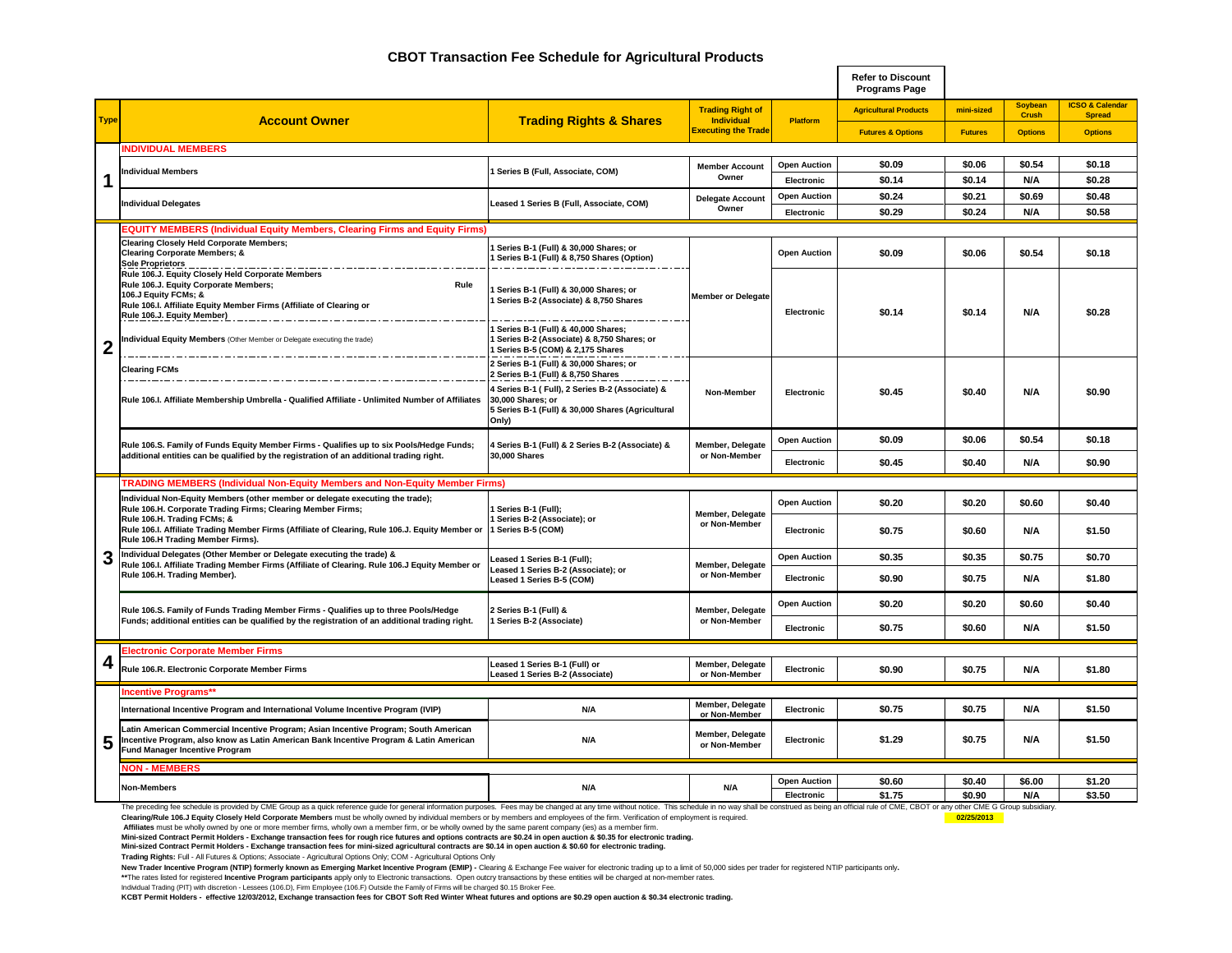# **CBOT Transaction Fee Schedule for Equity Products**

|              |                                                                                                                                                                                                                        | <b>Trading Right of</b>                                                                                                                                   |                                          |                     | <b>\$25 Dow</b> |                | \$10 Dow       | mini-sized<br>\$5 Dow                  | <b>DJ U.S. Real Estate Index</b> |  |
|--------------|------------------------------------------------------------------------------------------------------------------------------------------------------------------------------------------------------------------------|-----------------------------------------------------------------------------------------------------------------------------------------------------------|------------------------------------------|---------------------|-----------------|----------------|----------------|----------------------------------------|----------------------------------|--|
| <b>Type</b>  | <b>Account Owner</b>                                                                                                                                                                                                   | <b>Trading Rights &amp; Shares</b>                                                                                                                        | <b>Individual Executing</b><br>the Trade | Platform            | <b>Futures</b>  | <b>Futures</b> | <b>Options</b> | <b>Futures &amp;</b><br><b>Options</b> | <b>Futures</b>                   |  |
|              | <b>INDIVIDUAL MEMBERS</b>                                                                                                                                                                                              |                                                                                                                                                           |                                          |                     |                 |                |                |                                        |                                  |  |
|              |                                                                                                                                                                                                                        |                                                                                                                                                           | <b>Member Account</b>                    | <b>Open Auction</b> | N/A             | \$0.05         | \$0.05         | N/A                                    | \$0.05                           |  |
| 1            | <b>Individual Members</b>                                                                                                                                                                                              | Series B (Full, Associate, IDEM, COM)                                                                                                                     | Owner                                    | Electronic          | \$0.25          | \$0.10         | \$0.10         | \$0.05                                 | \$0.05                           |  |
|              |                                                                                                                                                                                                                        |                                                                                                                                                           | <b>Delegate Account</b>                  | <b>Open Auction</b> | N/A             | \$0.20         | \$0.20         | N/A                                    | \$0.20                           |  |
|              | <b>Individual Delegates</b>                                                                                                                                                                                            | Leased 1 Series B (Full, Associate, IDEM, COM)                                                                                                            | Owner                                    | Electronic          | \$0.40          | \$0.25         | \$0.25         | \$0.20                                 | \$0.20                           |  |
|              | <b>EQUITY MEMBERS (Individual Equity Members, Clearing Firms and Equity Firms)</b>                                                                                                                                     |                                                                                                                                                           |                                          |                     |                 |                |                |                                        |                                  |  |
|              | <b>Clearing Closely Held Corporate Members;</b><br><b>Clearing Corporate Members; &amp;</b><br><b>Sole Proprietors</b>                                                                                                 | Series B-1 (Full) & 30,000 Shares; or<br>1 Series B-1 (Full) & 8,750 Shares                                                                               |                                          | <b>Open Auction</b> | N/A             | \$0.05         | \$0.05         | N/A                                    | \$0.05                           |  |
|              | Rule 106.J Equity Closely Held Corporate Members;<br>Rule 106.J Equity Corporate Members;<br>Rule 106.J Equity FCMs; &<br>Rule 106.I Affiliate Equity Member Firms (Affiliate of Clearing or Rule 106.J Equity Member) | 1 Series B-1 (Full) & 30,000 Shares; or<br>1 Series B-2 (Associate) & 8,750 Shares                                                                        | <b>Member or Delegate</b>                | Electronic          | \$0.25          | \$0.10         | \$0.10         | \$0.05                                 | \$0.05                           |  |
| $\mathbf{2}$ | Individual Equity Members (Other Member or Delegate executing the trade)                                                                                                                                               | Series B-1 (Full) & 40,000 Shares:<br>Series B-2 (Associate) & 8,750 Shares;<br>1 Series B-4 (IDEM) & 950 Shares: or<br>1 Series B-5 (COM) & 2,175 Shares |                                          |                     |                 |                |                |                                        |                                  |  |
|              | <b>Clearing FCMs</b>                                                                                                                                                                                                   | 2 Series B-1 (Full) & 30,000 Shares; or<br>2 Series B-1 (Full) & 8,750 Shares                                                                             | Non-Member                               | Electronic          | \$0.50          | \$0.30         | \$0.30         | \$0.20                                 | \$0.20                           |  |
|              | Rule 106.I. Affiliate Membership Umbrella - Qualified Affiliate - Unlimited Number of Affiliates                                                                                                                       | 4 Series B-1 (Full), 2 Series B-2 (Associate) &<br>30.000 Shares                                                                                          |                                          |                     |                 |                |                |                                        |                                  |  |
|              | Rule 106.S. Family of Funds Equity Member Firms - Qualifies up to six Pools/Hedge Funds;                                                                                                                               | 4 Series B-1 (Full) & 2 Series B-2 (Associate) &                                                                                                          | Member, Delegate or                      | <b>Open Auction</b> | N/A             | \$0.05         | \$0.05         | N/A                                    | \$0.20                           |  |
|              | additional entities can be qualified by the registration of an additional trading right.                                                                                                                               | 30,000 Shares                                                                                                                                             | Non-Member                               | <b>Electronic</b>   | \$0.50          | \$0.30         | \$0.30         | \$0.20                                 | \$0.20                           |  |
|              | <b>TRADING MEMBERS (Individual Non-Equity Members and Non-Equity Member Firms)</b>                                                                                                                                     |                                                                                                                                                           |                                          |                     |                 |                |                |                                        |                                  |  |
|              | Individual Non-Equity Members (other member or delegate executing the trade);<br>Rule 106.H. Corporate Trading Firms;                                                                                                  | Series B-1 (Full):                                                                                                                                        | Member, Delegate or<br><b>Non-Member</b> | <b>Open Auction</b> | N/A             | \$0.25         | \$0.25         | N/A                                    | \$0.24                           |  |
|              | Rule 106.H. Trading FCMs; &<br>Rule 106.I. Affiliate Trading Member Firms (Affiliate of Clearing, Rule 106.J. Equity Member or<br>Rule 106.H Trading Member Firms).                                                    | Series B-2 (Associate);<br>Series B-4 (IDEM); or<br>Series B-5 (COM)                                                                                      |                                          | <b>Electronic</b>   | \$0.70          | \$0.40         | \$0.40         | \$0.24                                 | \$0.24                           |  |
| 3            | Individual Delegates (Other Member or Delegate executing the trade) &<br>Rule 106.I. Affiliate Trading Member Firms (Affiliate of Clearing. Rule 106.J Equity Member or                                                | Leased 1 Series B-1 (Full);<br>Leased 1 Series B-2 (Associate);                                                                                           | Member, Delegate or                      | <b>Open Auction</b> | N/A             | \$0.28         | \$0.40         | N/A                                    | \$0.43                           |  |
|              | Rule 106.H. Trading Member).                                                                                                                                                                                           | Leased 1 Series B-4 (IDEM); or<br>Leased 1 Series B-5 (COM)                                                                                               | Non-Member                               | Electronic          | \$0.75          | \$0.45         | \$0.45         | \$0.43                                 | \$0.43                           |  |
|              | Rule 106.S. Family of Funds Trading Member Firms - Qualifies up to three Pools/Hedge                                                                                                                                   | 2 Series B-1 (Full) &                                                                                                                                     | Member, Delegate or                      | <b>Open Auction</b> | N/A             | \$0.25         | \$0.25         | N/A                                    | \$0.24                           |  |
|              | Funds; additional entities can be qualified by the registration of an additional trading right.                                                                                                                        | 1 Series B-2 (Associate)                                                                                                                                  | Non-Member                               | Electronic          | \$0.70          | \$0.40         | \$0.40         | \$0.24                                 | \$0.24                           |  |
|              | <b>Electronic Corporate Member Firms</b>                                                                                                                                                                               |                                                                                                                                                           |                                          |                     |                 |                |                |                                        |                                  |  |
| 4            | Rule 106.R. Electronic Corporate Member Firms                                                                                                                                                                          | Leased 1 Series B-1 (Full); or<br>Leased 1 Series B-2 (Associate)                                                                                         | Member, Delegate or<br>Non-Member        | <b>Electronic</b>   | \$0.75          | \$0.45         | \$0.45         | \$0.24                                 | \$0.24                           |  |
|              | <b>Incentive Programs**</b>                                                                                                                                                                                            |                                                                                                                                                           |                                          |                     |                 |                |                |                                        |                                  |  |
|              | International Incentive Program & International Volume Incentive Program (IVIP) Participants                                                                                                                           | N/A                                                                                                                                                       | Member, Delegate or<br>Non-Member        | <b>Electronic</b>   | \$0.75          | \$0.45         | \$0.45         | \$0.43                                 | \$0.43                           |  |
| 5            | Asian Incentive Program; South American Incentive Program, also know as Latin American<br>Bank Incentive Program & Latin American Fund Manager Incentive Program                                                       | N/A                                                                                                                                                       | Member, Delegate or<br>Non-Member        | Electronic          | \$0.84          | \$0.45         | \$0.45         | \$0.69                                 | \$0.69                           |  |
|              | <b>NON - MEMBERS</b>                                                                                                                                                                                                   |                                                                                                                                                           |                                          |                     |                 |                |                |                                        |                                  |  |
|              | <b>Non-Members</b>                                                                                                                                                                                                     | N/A                                                                                                                                                       | N/A                                      | <b>Open Auction</b> | N/A             | \$0.30         | \$0.50         | N/A                                    | \$0.60                           |  |
|              |                                                                                                                                                                                                                        |                                                                                                                                                           |                                          | Electronic          | \$1.50          | \$0.90         | \$0.90         | \$1.08                                 | \$1.08                           |  |

The preceding fee schedule is provided by CME Group as a quick reference guide for general information purposes. Fees may be changed at any time without notice. This schedule in no way shall be construed as being an offici

CBOT or any other CME Group subsidiary.

**Clearing/Rule 106.J Equity Closely Held Corporate Members** must be wholly owned by individual members or by members and employees of the firm. Verification of employment is required.

**All Trading Rights:** Full - All Futures & Options include internal of the member intit, or be wrong owned by the same patent company (tes) as a member intit.<br>Trading Rights: Full - All Futures & Options **02/25/2013 Affiliates** must be wholly owned by one or more member firms, wholly own a member firm, or be wholly owned by the same parent company (ies) as a member firm.

Associate - \$25 Dow Futures, \$10 Dow Futures & Options, mini-sized \$5 Dow Futures & Options, DJ U.S. Real Estate Index Futures

IDEM - Futures Only (\$25 Dow, \$10 Dow, mini-sized \$5 Dow, DJ U.S. Real Estate Index)

COM - Options Only (\$10 Dow, mini-sized \$5 Dow)

DJ-AIGCI Embedded Fee: For every calendar day, the long position holder will be charged an embedded fee calculated using the following formula: (There are no embedded fee charged to the short position holder.)

[Number of Contracts] x \$100 x [Daily Settlement Price] x [ 0.0040 / 365 ] x Days (Days are calculated as the number of calendar days from the current DJ-AIG ERsm trading date to the next DJ-AIG ERsm trading date.)

**Mini-Sized \$5 Dow - April 1, 2008 - December 31, 2013** reduction of fees for the Electronic Corporate Member Firms and Trading Rights for CME Equity Firms, Individual Members, 106.H Firms,

Electronic Corporate Member-Holding Member, & Electronic Corporate Member -Volume Incentive Program, and rates at \$.24 per contract for Electronic Exchange Fees and \$.06 per contract for Clearing Fees.

\$.24 per contract for Electronic Exchange Fees and \$.06 per contract for Clearing Fees.

New Trader Incentive Program (NTIP) formerly known as Emerging Market Incentive Program (EMIP) - Clearing & Exchange Fee waiver for electronic trading up to a limit of 50,000 sides per trader for registered NTIP participan

\*\*The rates listed for registered Incentive Program participants apply only to Electronic transactions. Open outcry transactions by these entities will be charged at non-member rates.

Individual Trading (PIT) with discretion - Lessees (106.D), Firm Employee (106.F) Outside the Family of Firms will be charged \$0.15 Broker Fee.